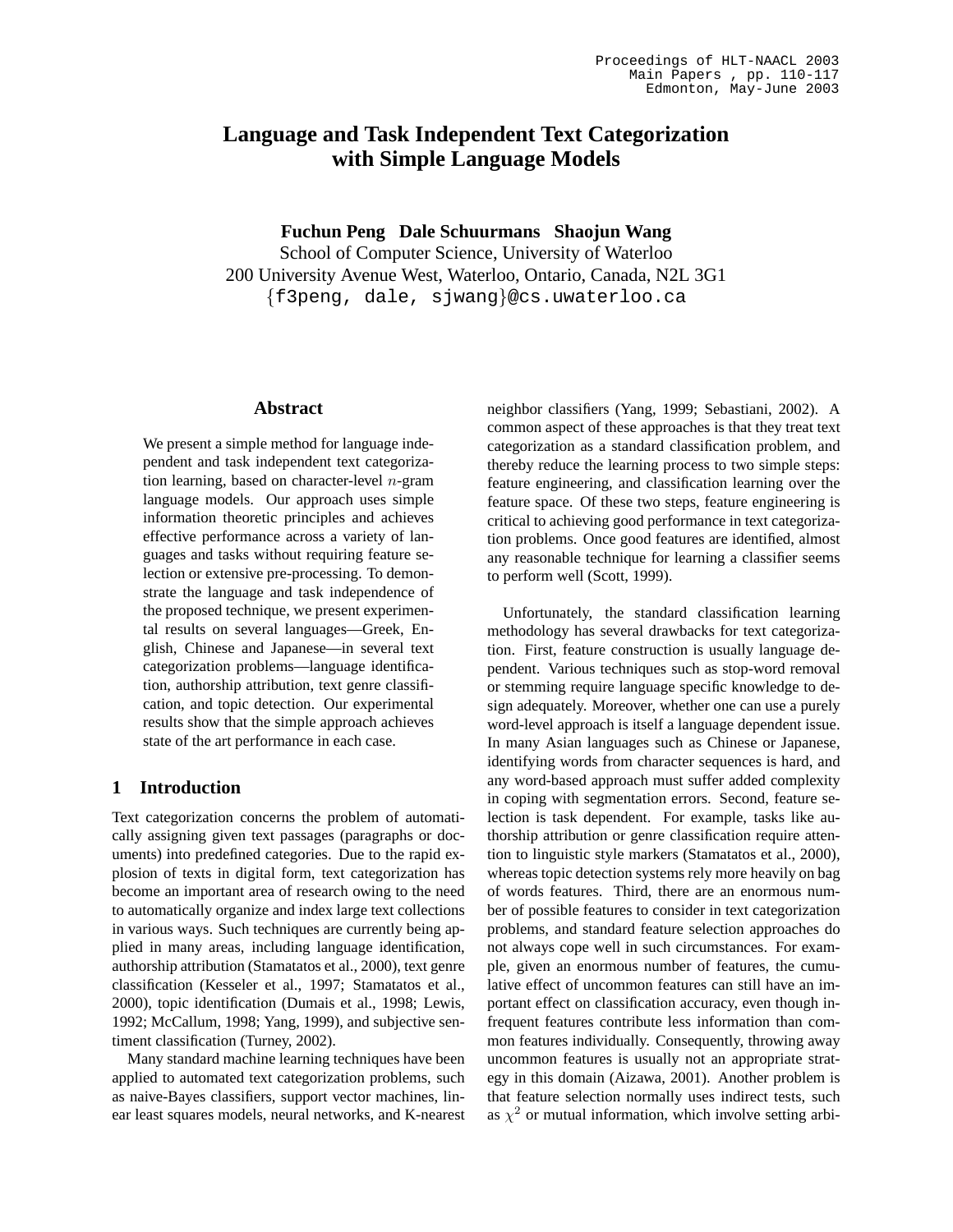trary thresholds and conducting a heuristic greedy search to find good feature sets. Finally, by treating text categorization as a classical classification problem, standard approaches can ignore the fact that texts are written in natural language, meaning that they have many implicit regularities that can be well modeled with specific tools from natural language processing.

In this paper, we propose a straightforward text categorization learning method based on learning categoryspecific, character-level, n-gram language models. Although this is a very simple approach, it has not yet been systematically investigated in the literature. We find that, surprisingly, we obtain competitive (and often superior) results to more sophisticated learning and feature construction techniques, while requiring almost no feature engineering or pre-processing. In fact, the overall approach requires almost no language specific or task specific pre-processing to achieve effective performance.

The success of this simple method, we think, is due to the effectiveness of well known statistical language modeling techniques, which surprisingly have had little significant impact on the learning algorithms normally applied to text categorization. Nevertheless, statistical language modeling is also concerned with modeling the semantic, syntactic, lexicographical and phonological regularities of natural language—and would seem to provide a natural foundation for text categorization problems. One interesting difference, however, is that instead of explicitly pre-computing features and selecting a subset based on arbitrary decisions, the language modeling approach simply considers all character (or word) subsequences occurring in the text as candidate features, and implicitly considers the contribution of *every* feature in the final model. Thus, the language modeling approach completely avoids a potentially error-prone feature selection process. Also, by applying character-level language models, one also avoids the word segmentation problems that arise in many Asian languages, and thereby achieves a language independent method for constructing accurate text categorizers.

# **2** n**-Gram Language Modeling**

The dominant motivation for language modeling has traditionally come from speech recognition, but language models have recently become widely used in many other application areas.

The goal of language modeling is to predict the probability of naturally occurring word sequences,  $s =$  $w_1w_2...w_N$ ; or more simply, to put high probability on word sequences that actually occur (and low probability on word sequences that never occur). Given a word sequence  $w_1w_2...w_N$  to be used as a test corpus, the quality of a language model can be measured by the empirical perplexity and entropy scores on this corpus

$$
Perplexity = \sqrt[N]{\prod_{i=1}^{N} \frac{1}{\Pr(w_i|w_1...w_{i-1})}}
$$
 (1)

$$
Entropy = \log_2 Perplexity \tag{2}
$$

where the goal is to minimize these measures.

The simplest and most successful approach to language modeling is still based on the *n*-gram model. By the chain rule of probability one can write the probability of any word sequence as

$$
Pr(w_1 w_2 ... w_N) = \prod_{i=1}^{N} Pr(w_i | w_1 ... w_{i-1})
$$
 (3)

An n-gram model approximates this probability by assuming that the only words relevant to predicting  $Pr(w_i|w_1...w_{i-1})$  are the previous  $n-1$  words; i.e.

$$
Pr(w_i|w_1...w_{i-1}) = Pr(w_i|w_{i-n+1}...w_{i-1})
$$

A straightforward maximum likelihood estimate of ngram probabilities from a corpus is given by the observed frequency of each of the patterns

$$
Pr(w_i|w_{i-n+1}...w_{i-1}) = \frac{\#(w_{i-n+1}...w_i)}{\#(w_{i-n+1}...w_{i-1})}
$$
 (4)

where  $\#(.)$  denotes the number of occurrences of a specified gram in the training corpus. Although one could attempt to use simple  $n$ -gram models to capture long range dependencies in language, attempting to do so directly immediately creates sparse data problems: Using grams of length up to *n* entails estimating the probability of  $W<sup>n</sup>$ events, where  $W$  is the size of the word vocabulary. This quickly overwhelms modern computational and data resources for even modest choices of  $n$  (beyond 3 to 6). Also, because of the heavy tailed nature of language (i.e. Zipf's law) one is likely to encounter novel  $n$ -grams that were never witnessed during training in any test corpus, and therefore some mechanism for assigning non-zero probability to novel  $n$ -grams is a central and unavoidable issue in statistical language modeling. One standard approach to smoothing probability estimates to cope with sparse data problems (and to cope with potentially missing  $n$ -grams) is to use some sort of back-off estimator.

$$
\Pr(w_i|w_{i-n+1}...w_{i-1})
$$
\n
$$
= \begin{cases}\n\hat{\Pr}(w_i|w_{i-n+1}...w_{i-1}), & \text{if } \#(w_{i-n+1}...w_i) > 0 \\
\beta(w_{i-n+1}...w_{i-1}) \times \Pr(w_i|w_{i-n+2}...w_{i-1}), & \text{otherwise}\n\end{cases}
$$
\n(5)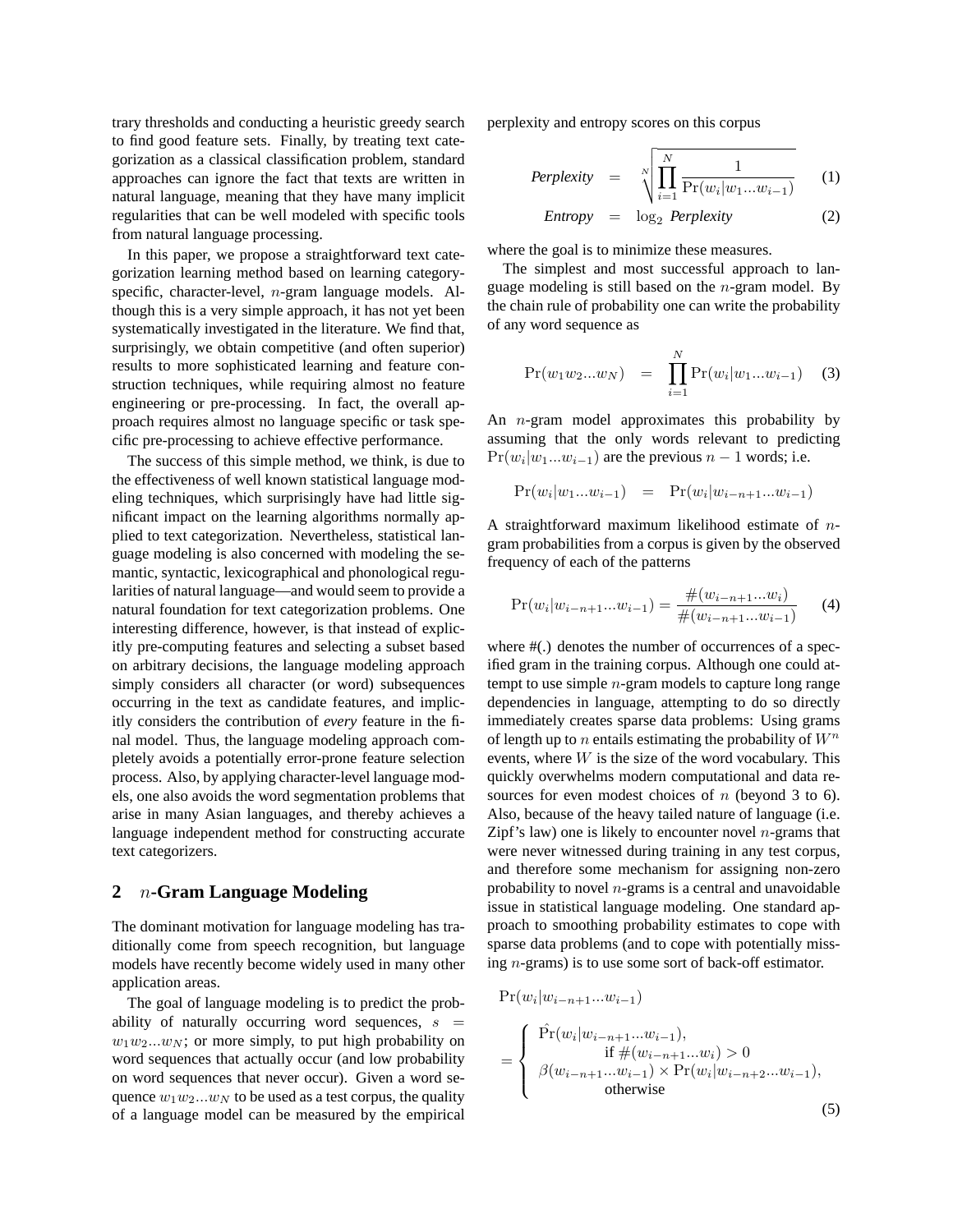where

$$
\hat{\Pr}(w_i|w_{i-n+1}...w_{i-1}) = \frac{\text{discount } \#(w_{i-n+1}...w_i)}{\#(w_{i-n+1}...w_{i-1})}
$$
\n(6)

is the discounted probability and  $\beta(w_{i-n+1}...w_{i-1})$  is a normalization constant

$$
\beta(w_{i-n+1}...w_{i-1}) =
$$
  
\n
$$
1 - \sum_{x \in (w_{i-n+1}...w_{i-1}x)} \hat{\Pr}(x|w_{i-n+1}...w_{i-1})
$$
  
\n
$$
1 - \sum_{x \in (w_{i-n+1}...w_{i-1}x)} \hat{\Pr}(x|w_{i-n+2}...w_{i-1})
$$
 (7)

The discounted probability (6) can be computed with different smoothing techniques, including absolute smoothing, Good-Turing smoothing, linear smoothing, and Witten-Bell smoothing (Chen and Goodman, 1998). The details of the smoothing techniques are omitted here for simplicity.

The language models described above use individual words as the basic unit, although one could instead consider models that use individual *characters* as the basic unit. The remaining details remain the same in this case. The only difference is that the character vocabulary is always much smaller than the word vocabulary, which means that one can normally use a much higher order,  $n$ , in a character-level  $n$ -gram model (although the text spanned by a character model is still usually less than that spanned by a word model). The benefits of the character-level model in the context of text classification are several-fold: it avoids the need for explicit word segmentation in the case of Asian languages, it captures important morphological properties of an author's writing, it models the typos and misspellings that are common in informal texts, it can still discover useful inter-word and inter-phrase features, and it greatly reduces the sparse data problems associated with large vocabulary models. In this paper, we experiment with character-level models to achieve flexibility and language independence.

## **3 Language Models as Text Classifiers**

Our approach to applying language models to text categorization is to use Bayesian decision theory. Assume we wish to classify a text D into a category  $c \in C =$  ${c_1, ..., c_{|C|}}$ . A natural choice is to pick the category c that has the largest posterior probability given the text. That is,

$$
c^* = \arg\max_{c \in C} \{ \Pr(c|D) \}
$$
 (8)

Using Bayes rule, this can be rewritten as

$$
c^* = \arg\max_{c \in C} \{ \Pr(D|c) \Pr(c) \}
$$
\n(9)

$$
= \arg\max_{c \in C} \{ \Pr(D|c) \} \tag{10}
$$

$$
= \arg \max_{c \in C} \left\{ \prod_{i=1}^{N} Pr_c(w_i | w_{i-n+1}...w_{i-1}) \right\} \tag{11}
$$

where deducing Eq. (10) from Eq. (9) assumes uniformly weighted categories (since we have no other prior knowledge). Here,  $Pr(D|c)$  is the likelihood of D under category  $c$ , which can be computed by Eq.  $(11)$ . Likelihood is related to perplexity and entropy by Eq. (1) and Eq. (2). Therefore, our approach is to learn a separate language model for each category, by training on a data set from that category. Then, to categorize a new text  $D$ , we supply D to each language model, evaluate the likelihood (or entropy) of  $D$  under the model, and pick the winning category according to Eq. (10).

The inference of an  $n$ -gram based text classifier is very similar to a naive-Bayes classifier. In fact, n-gram classifiers are a straightforward generalization of naive-Bayes: A uni-gram classifier with Laplace smoothing corresponds exactly to the traditional naive-Bayes classifier. However, *n*-gram language models, for larger  $n$ , possess many advantages over naive-Bayes classifiers, including modeling longer context and applying superior smoothing techniques in the presence of sparse data.

## **4 Experimental Comparison**

We now proceed to present our results on several text categorization problems on different languages. Specifically, we consider language identification, Greek authorship attribution, Greek genre classification, English topic detection, Chinese topic detection and Japanese topic detection.

For the sake of consistency with previous research (Aizawa, 2001; He et al., 2000; Stamatatos et al., 2000), we measure categorization performance by the *overall accuracy*, which is the number of correctly identified texts divided by the total number of texts considered. We also measure the performance with *Macro Fmeasure*, which is the average of the F-measures across all categories. F-measure is a combination of precision and recall (Yang, 1999).

#### **4.1 Language Identification**

The first text categorization problem we examined was language identification—a useful pre-processing step in information retrieval. Language identification is probably the easiest text classification problem because of the significant morphological differences between languages,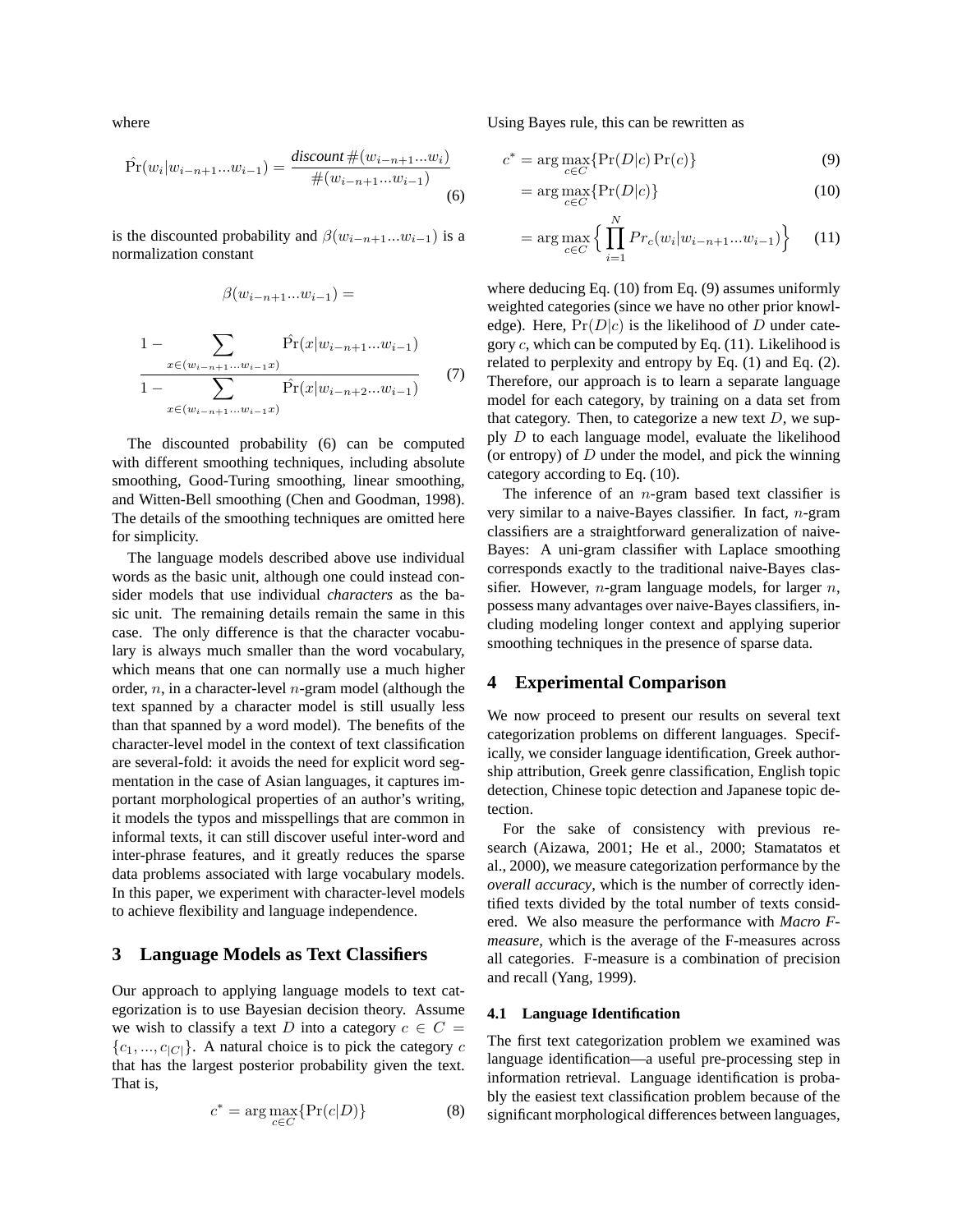| $\, n$ | Absolute |       | Good-Turing |       | Linear |       | Witten-Bell |       |
|--------|----------|-------|-------------|-------|--------|-------|-------------|-------|
|        | Acc.     | F-Mac | Acc.        | F-Mac | Acc.   | F-Mac | Acc.        | F-Mac |
| 1      | 0.57     | 0.53  | 0.55        | 0.49  | 0.55   | 0.49  | 0.55        | 0.49  |
| 2      | 0.85     | 0.84  | 0.80        | 0.75  | 0.84   | 0.83  | 0.84        | 0.82  |
| 3      | 0.90     | 0.89  | 0.79        | 0.72  | 0.89   | 0.88  | 0.89        | 0.87  |
| 4      | 0.87     | 0.85  | 0.79        | 0.72  | 0.85   | 0.82  | 0.88        | 0.86  |
| 5      | 0.86     | 0.85  | 0.79        | 0.72  | 0.87   | 0.85  | 0.86        | 0.83  |
| 6      | 0.86     | 0.83  | 0.79        | 0.73  | 0.87   | 0.85  | 0.86        | 0.83  |

Table 1: Results on Greek authorship attribution

even when they are based on the same character set.<sup>1</sup> In our experiments, we considered one chapter of Bible that had been translated into 6 different languages: English, French, German, Italian, Latin and Spanish. In each case, we reserved twenty sentences from each language for testing and used the remainder for training. For this task, with only bi-gram character-level models and any smoothing technique, we achieved **100%** accuracy.

#### **4.2 Authorship Attribution**

The second text categorization problem we examined was author attribution. A famous example is the case of the *Federalist Papers*, of which twelve instances are claimed to have been written both by Alexander Hamilton and James Madison (Holmes and Forsyth, 1995). Authorship attribution is more challenging than language identification because the difference among the authors is much more subtle than that among different languages. We considered a data set used by (Stamatatos et al., 2000) consisting of 20 texts written by 10 different modern Greek authors (totaling 200 documents). In each case, 10 texts from each author were used for training and the remaining 10 for testing.

The results using different orders of  $n$ -gram models and different smoothing techniques are shown in Table 1. With 3-grams and absolute smoothing, we observe **90%** accuracy. This result compares favorably to the 72% accuracy reported in (Stamatatos et al., 2000) which is based on linear least square fit (LLSF).

#### **4.3 Text Genre Classification**

The third problem we examined was text genre classification, which is an important application in information retrieval (Kesseler et al., 1997; Lee et al., 2002). We considered a Greek data set used by (Stamatatos et al., 2000) consisting of 20 texts of 10 different styles extracted from various sources (200 documents total). For each style, we used 10 texts as training data and the remaining 10 as testing.

| $\it n$ | Absolute |       | Good-Turing |       | Linear |       | Witten-Bell |       |
|---------|----------|-------|-------------|-------|--------|-------|-------------|-------|
|         | Acc.     | F-Mac | Acc.        | F-Mac | Acc.   | F-Mac | Acc.        | F-Mac |
| 1       | 0.31     | 0.55  | 0.30        | 0.54  | 0.30   | 0.54  | 0.30        | 0.54  |
| 2       | 0.86     | 0.86  | 0.60        | 0.52  | 0.82   | 0.81  | 0.86        | 0.86  |
| 3       | 0.77     | 0.75  | 0.65        | 0.59  | 0.79   | 0.77  | 0.85        | 0.85  |
| 4       | 0.69     | 0.65  | 0.58        | 0.50  | 0.74   | 0.69  | 0.76        | 0.74  |
| 5       | 0.66     | 0.61  | 0.56        | 0.49  | 0.69   | 0.66  | 0.73        | 0.70  |
| 6       | 0.62     | 0.57  | 0.49        | 0.53  | 0.67   | 0.63  | 0.71        | 0.68  |
| 7       | 0.63     | 0.58  | 0.49        | 0.53  | 0.66   | 0.62  | 0.70        | 0.68  |

Table 2: Results on Greek text genre classification

The results of learning an  $n$ -gram based text classifier are shown in Table 2. The **86%** accuracy obtained with bi-gram models compares favorably to the 82% reported in (Stamatatos et al., 2000), which again is based on a much deeper NLP analysis.

#### **4.4 Topic Detection**

The fourth problem we examined was topic detection in text, which is a heavily researched text categorization problem (Dumais et al., 1998; Lewis, 1992; McCallum, 1998; Yang, 1999; Sebastiani, 2002). Here we demonstrate the language independence of the language modeling approach by considering experiments on English, Chinese and Japanese data sets.

#### **4.4.1 English Data**

The English 20 Newsgroup data has been widely used in topic detection research (McCallum, 1998; Rennie,  $2001$ <sup>2</sup>. This collection consists of 19,974 non-empty documents distributed evenly across 20 newsgroups. We use the newsgroups to form our categories, and randomly select 80% of the documents to be used for training and set aside the remaining 20% for testing.

In this case, as before, we merely considered text to be a sequence of characters, and learned character-level ngram models. The resulting classification accuracies are reported in in Table 3. With 3-gram (or higher order) models, we consistently obtain accurate performance, peaking at **89%** accuracy in the case of 6-gram models with Witten-Bell smoothing. (We note that word-level models were able to achieve 88% accuracy in this case.) These results compare favorably to the state of the art result of 87.5% accuracy reported in (Rennie, 2001), which was based on a combination of an SVM with error correct output coding (ECOC).

#### **4.4.2 Chinese Data**

Chinese topic detection is often thought to be more challenging than English, because words are not whitespace delimited in Chinese text. This fact seems to

<sup>&</sup>lt;sup>1</sup>Language identification from speech is much harder.

<sup>2</sup> http://www.ai.mit.edu/˜ jrennie/20Newsgroups/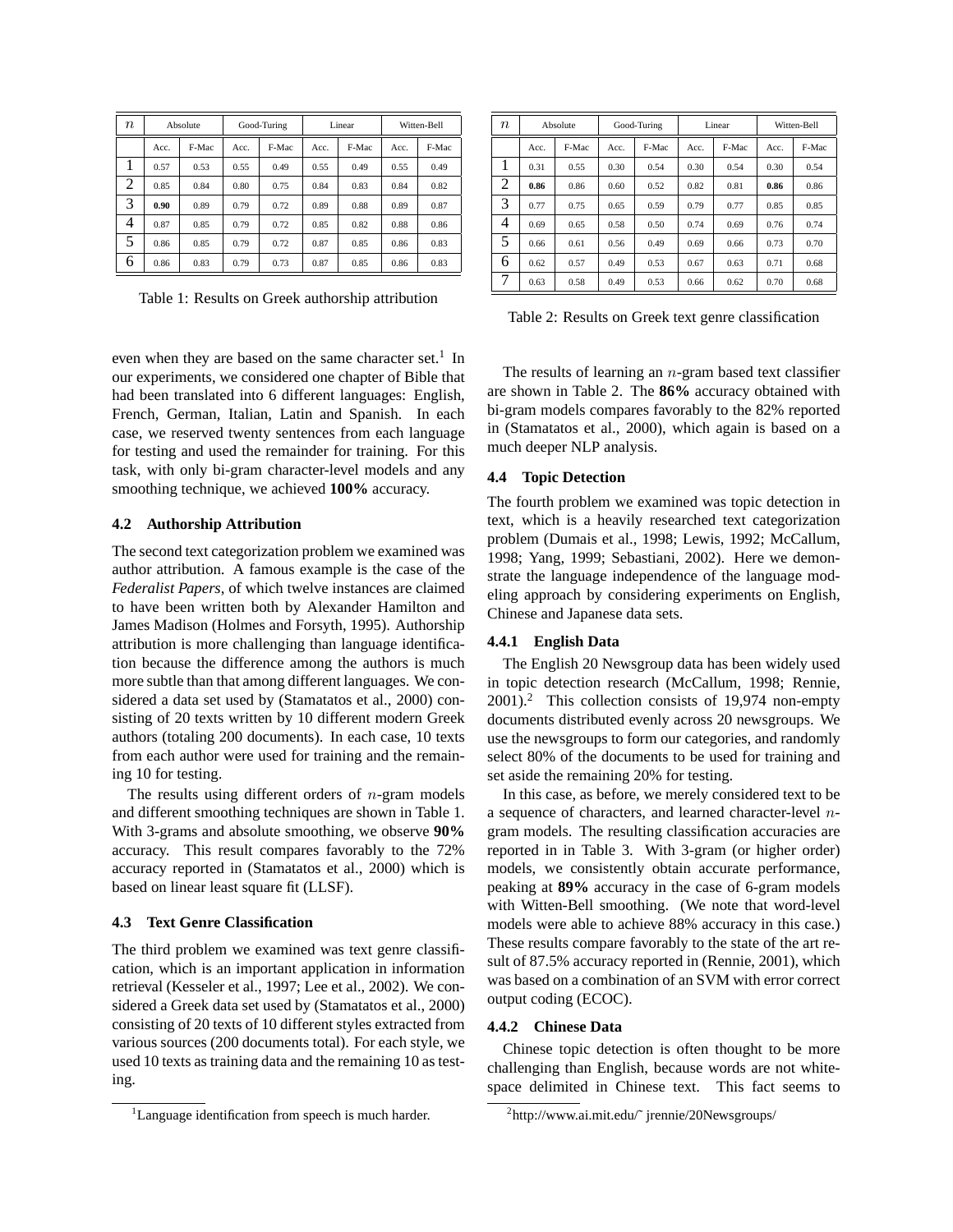| $\it n$ | Absolute |       | Good-Turing |       | Linear |       | Witten-Bell |       |
|---------|----------|-------|-------------|-------|--------|-------|-------------|-------|
|         | Acc.     | F-Mac | Acc.        | F-Mac | Acc.   | F-Mac | Acc.        | F-Mac |
| 1       | 0.22     | 0.21  | 0.22        | 0.21  | 0.22   | 0.21  | 0.22        | 0.21  |
| 2       | 0.68     | 0.66  | 0.69        | 0.67  | 0.68   | 0.67  | 0.67        | 0.65  |
| 3       | 0.86     | 0.86  | 0.86        | 0.86  | 0.86   | 0.85  | 0.86        | 0.86  |
| 4       | 0.88     | 0.88  | 0.88        | 0.87  | 0.87   | 0.87  | 0.89        | 0.88  |
| 5       | 0.89     | 0.88  | 0.87        | 0.87  | 0.88   | 0.88  | 0.89        | 0.89  |
| 6       | 0.89     | 0.88  | 0.88        | 0.88  | 0.88   | 0.88  | 0.89        | 0.89  |
| 7       | 0.89     | 0.88  | 0.88        | 0.87  | 0.88   | 0.88  | 0.89        | 0.89  |
| 8       | 0.88     | 0.88  | 0.87        | 0.87  | 0.88   | 0.88  | 0.89        | 0.89  |
| 9       | 0.88     | 0.88  | 0.87        | 0.87  | 0.88   | 0.88  | 0.89        | 0.89  |

Table 3: Topic detection results on English 20 Newsgroup data

| $\it n$ | Absolute |       | Good-Turing |       | Linear |       | Witten-Bell |       |
|---------|----------|-------|-------------|-------|--------|-------|-------------|-------|
|         | Acc.     | F-Mac | Acc.        | F-Mac | Acc.   | F-Mac | Acc.        | F-Mac |
|         | 0.77     | 0.77  | 0.76        | 0.77  | 0.76   | 0.76  | 0.77        | 0.77  |
| 2       | 0.80     | 0.80  | 0.80        | 0.80  | 0.79   | 0.79  | 0.80        | 0.80  |
| 3       | 0.80     | 0.80  | 0.81        | 0.81  | 0.80   | 0.80  | 0.80        | 0.80  |
| 4       | 0.80     | 0.80  | 0.81        | 0.81  | 0.81   | 0.80  | 0.80        | 0.80  |

Table 4: Chinese topic detection results

require word segmentation to be performed as a preprocessing step before further classification (He et al., 2000). However, we avoid the need for explicit segmentation by simply using a character level  $n$ -gram classifier.

For Chinese topic detection we considered a data set investigated in (He et al., 2000). The corpus in this case is a subset of the TREC-5 data set created for research on Chinese text retrieval. To make the data set suitable for text categorization, documents were first clustered into 101 groups that shared the same headline (as indicated by an SGML tag) and the six most frequent groups were selected to make a Chinese text categorization data set. In each group, 500 documents were randomly selected for training and 100 documents were reserved for testing.

We observe over **80%** accuracy for this task, using bigram (2 Chinese characters) or higher order models. This is the same level of performance reported in (He et al., 2000) for an SVM approach using word segmentation and feature selection.

#### **4.4.3 Japanese Data**

Japanese poses the same word segmentation issues as Chinese. Word segmentation is also thought to be necessary for Japanese text categorization (Aizawa, 2001), but we avoid the need again by considering character level language models.

We consider the Japanese topic detection data investigated by (Aizawa, 2001). This data set was con-

| $\it{n}$ | Absolute |       | Good-Turing |       | Linear |       | Witten-Bell |       |
|----------|----------|-------|-------------|-------|--------|-------|-------------|-------|
|          | Acc.     | F-Mac | Acc.        | F-Mac | Acc.   | F-Mac | Acc.        | F-Mac |
| 1        | 0.33     | 0.29  | 0.34        | 0.29  | 0.34   | 0.29  | 0.34        | 0.29  |
| 2        | 0.66     | 0.62  | 0.66        | 0.61  | 0.66   | 0.63  | 0.66        | 0.62  |
| 3        | 0.75     | 0.72  | 0.75        | 0.72  | 0.76   | 0.73  | 0.75        | 0.72  |
| 4        | 0.81     | 0.77  | 0.81        | 0.76  | 0.82   | 0.76  | 0.81        | 0.77  |
| 5        | 0.83     | 0.77  | 0.83        | 0.76  | 0.83   | 0.76  | 0.83        | 0.77  |
| 6        | 0.84     | 0.76  | 0.83        | 0.75  | 0.83   | 0.75  | 0.84        | 0.77  |
| 7        | 0.84     | 0.75  | 0.83        | 0.74  | 0.83   | 0.74  | 0.84        | 0.76  |
| 8        | 0.83     | 0.74  | 0.83        | 0.73  | 0.83   | 0.73  | 0.84        | 0.76  |

Table 5: Japanese topic detection results

verted from the NTCIR-J1 data set originally created for Japanese text retrieval research. The data has 24 categories. The testing set contains 10,000 documents distributed unevenly between categories (with a minimum of 56 and maximum of 2696 documents per category). This imbalanced distribution causes some difficulty since we assumed a uniform prior over categories. Although this is easily remedied, we did not fix the problem here. Nevertheless, we obtain experimental results in Table 5 that still show an **84%** accuracy rate on this problem (for 6-gram or higher order models). This is the same level of performance as that reported in (Aizawa, 2001), which uses an SVM approach with word segmentation, morphology analysis and feature selection.

#### **5 Analysis**

The perplexity of a test document under a language model depends on several factors. The two most influential factors are the order,  $n$ , of the  $n$ -gram model and the smoothing technique used. Different choices will result in different perplexities, which could influence the final decision in using Eq. (10). We now experimentally assess the influence of each of these factors below.

## **5.1 Effects of** n**-Gram Order**

The order  $n$  is a key factor in  $n$ -gram language models. If  $n$  is too small then the model will not capture enough context. However, if  $n$  is too large then this will create severe sparse data problems. Both extremes result in a larger perplexity than the optimal context length. Figures 1 and 2 illustrate the influence of order  $n$  on classification performance and on language model quality in the previous five experiments (all using absolute smoothing). Note that in this case the entropy (bits per character) is the average entropy across all testing documents. From the curves, one can see that as the order increases, classification accuracy increases and testing entropy decreases, presumably because the longer context better captures the regularities of the text. However, at some point accu-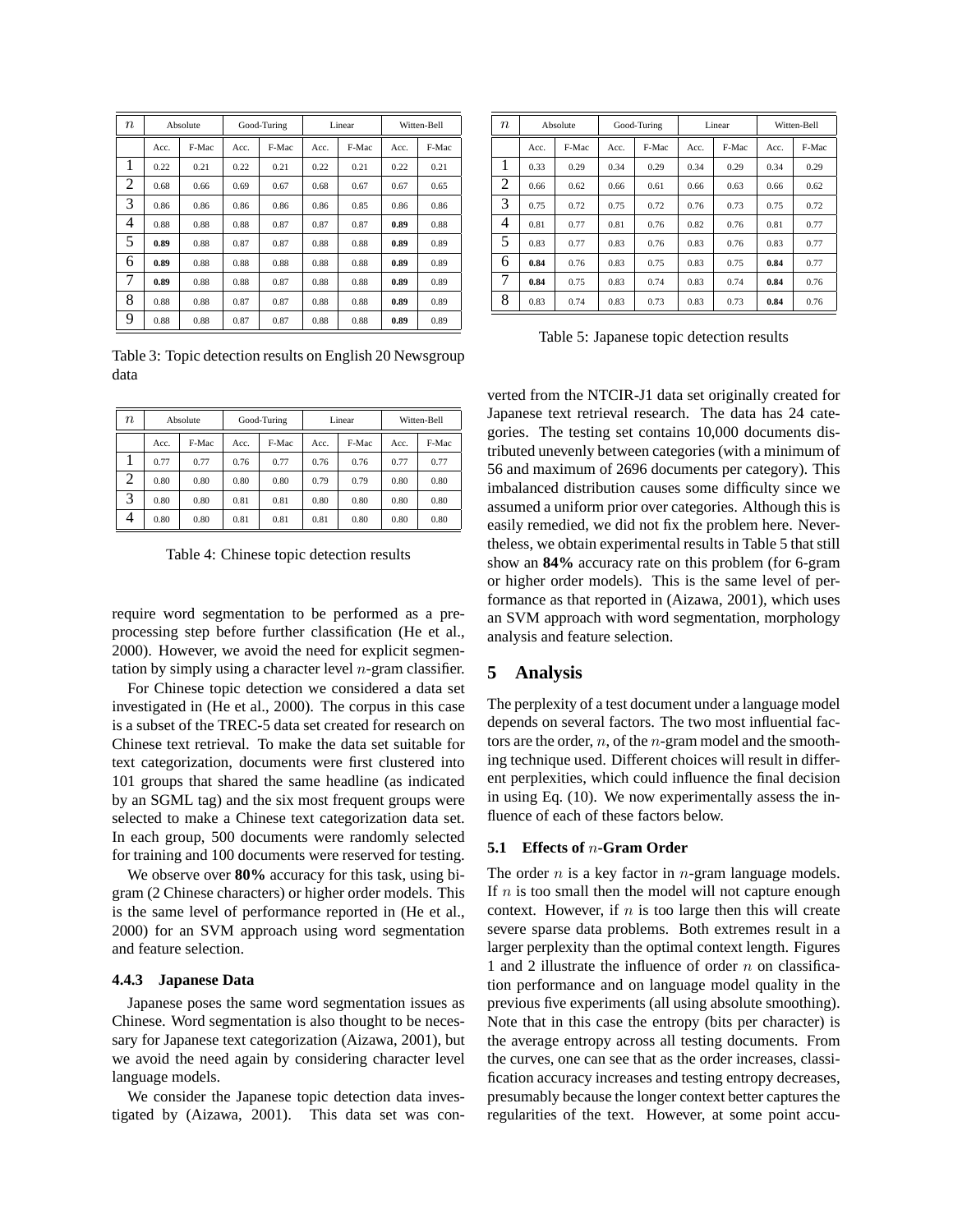

Figure 1: Influence of the order  $n$  on the classification performance





Figure 3: Influence of smoothing on accuracy

Figure 2: The entropy of different  $n$ -gram models

racy begins to decrease and entropy begins to increase as the sparse data problems begin to set in. Interestingly, the effect is more pronounced in some experiments (Greek genre classification) but less so in other experiments (topic detection under any language). The sensitivity in the Greek genre case could still be attributed to the sparse data problem (the over-fitting problem in genre classification could be more serious than the other problems, as seen from the entropy curves).

#### **5.2 Effects of Smoothing Technique**

Another key factor affecting the performance of a language model is the smoothing technique used. Figures 3 and 4 show the effects of smoothing techniques on classification accuracy and testing entropy (Chinese topic detection and Japanese topic detection are not shown in the figure to save space).

Here we find that, in most cases, the smoothing technique does not have a significant effect on text categorization accuracy, because of the small vocabulary size of



Figure 4: The entropy of different smoothing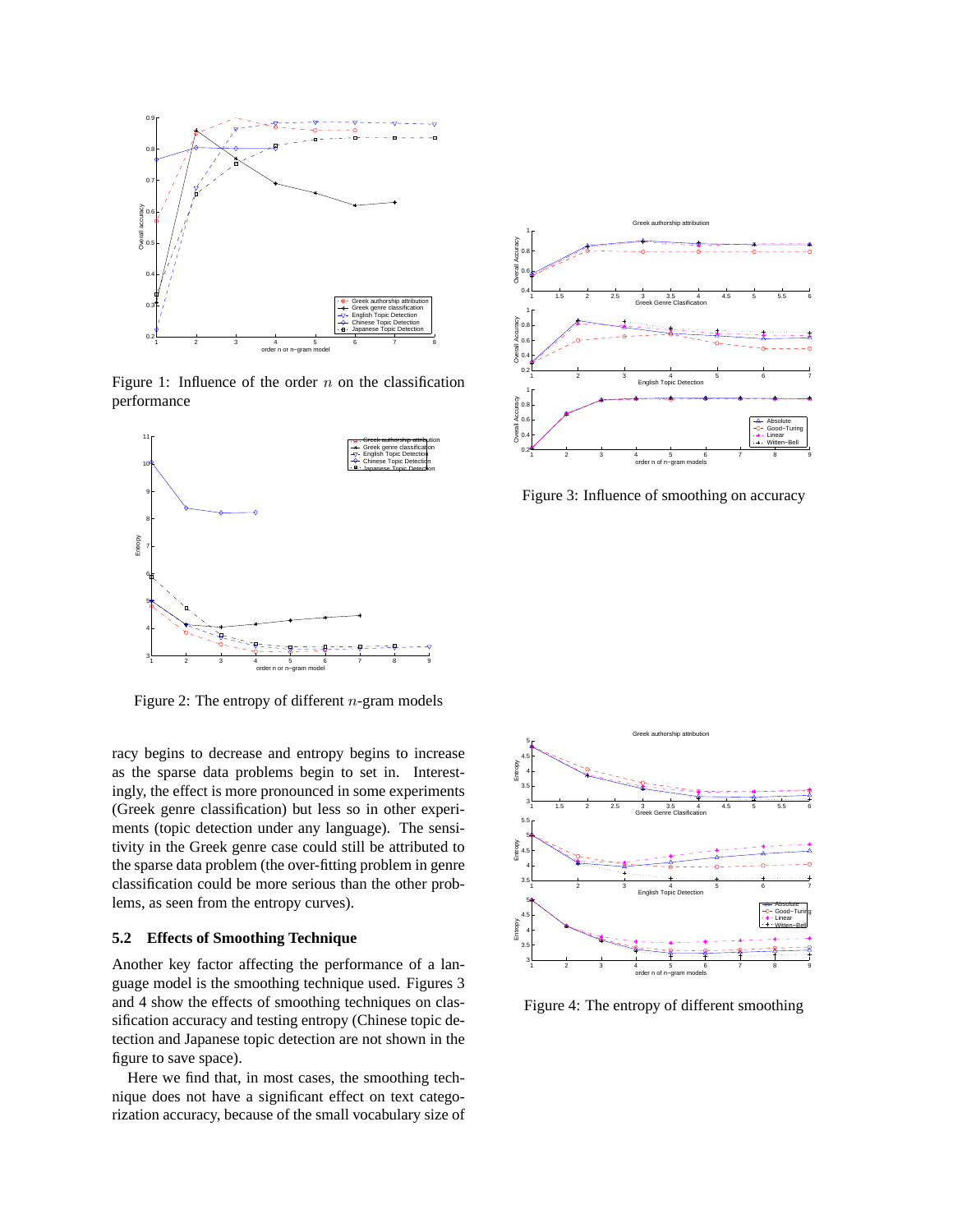character level n-gram models. However, there are two exceptions—Greek authorship attribution and Greek text genre classification—where Good-Turing smoothing is not as effective as other techniques, even though it gives better test entropy than some others. Since our goal is to make a final decision based on the *ranking* of perplexities, not just their absolute values, a superior smoothing method in the sense of perplexity reduction (i.e. from the perspective of classical language modeling) does not necessarily lead to a better decision from the perspective of categorization accuracy. In fact, in all our experiments we have found that it is Witten-Bell smoothing, not Good-Turing smoothing, that gives the best results in terms of classification accuracy. Our observation is consistent with previous research which reports that Witten-Bell smoothing achieves benchmark performance in character level text compression (Bell et al., 1990). For the most part, however, one can use any standard smoothing technique in these problems and obtain comparable performance, since the rankings they produce are almost always the same.

#### **5.3 Relation to Previous Research**

In principle, any language model can be used to perform text categorization based on Eq.  $(10)$ . However, *n*-gram models are extremely simple and have been found to be effective in many applications. For example, character level n-gram language models can be easily applied to any language, and even non-language sequences such as DNA and music. Character level  $n$ -gram models are widely used in text compression—e.g., the PPM model (Bell et al., 1990)—and have recently been found to be effective in text classification problems as well (Teahan and Harper, 2001). The PPM model is a weighted linear interpolation n-gram models and has been set as a benchmark in text compression for decades. Building an adaptive PPM model is expensive however (Bell et al., 1990), and our back-off models are relatively much simpler. Using compression techniques for text categorization has also been investigated in (Benedetto et al., 2002), where the authors seek a model that yields the minimum compression rate increase when a new test document is introduced. However, this method is found not to be generally effective nor efficient (Goodman, 2002). In our approach, we evaluate the perplexity (or entropy) directly on test documents, and find the outcome to be both effective and efficient.

Many previous researchers have realized the importance of  $n$ -gram models in designing language independent text categorization systems (Cavnar and Trenkle, 1994; Damashek, 1995). However, they have used  $n$ grams as features for a traditional feature selection process, and then deployed classifiers based on calculating feature-vector similarities. Feature selection in such a classical approach is critical, and many required procedures, such as stop word removal, are actually language dependent. In our approach, all n-grams are considered as features and their importance is implicitly weighted by their contribution to perplexity. Thus we avoid an error prone preliminary feature selection step.

# **6 Conclusion**

We have presented an extremely simple approach for language and task independent text categorization based on character level  $n$ -gram language modeling. The approach is evaluated on four different languages and four different text categorization problems. Surprisingly, we observe state of the art or better performance in each case. We have also experimentally analyzed the influence of two factors that can affect the accuracy of this approach, and found that for the most part the results are robust to perturbations of the basic method. The wide applicability and simplicity of this approach makes it immediately applicable to any sequential data (such as natural language, music, DNA) and yields effective baseline performance. We are currently investigating more challenging problems like multiple category classification using the Reuters-21578 data set (Lewis, 1992) and subjective sentiment classification (Turney, 2002). To us, these results suggest that basic statistical language modeling ideas might be more relevant to other areas of natural language processing than commonly perceived.

# **7 Acknowledgments**

Research supported by Bell University Labs and MI-TACS.

## **References**

- A. Aizawa. 2001. Linguistic Techniques to Improve the Performance of Automatic Text Categorization. In *Proceedings of the Sixth Natural Language Processing Pacific Rim Symposium (NLPRS2001)*.
- T. Bell, J. Cleary, and I. Witten. 1990. *Text Compression*. Prentice Hall.
- D. Benedetto, E. Caglioti, and V. Loreto. 2002. Language Trees and Zipping. *Physical Review Letters*, 88.
- W. Cavnar, J. Trenkle. 1994. N-Gram-Based Text Categorization. *Proceedings of 3rd Annual Symposium on Document Analysis and Information Retrieval (SDAIR-94)*.
- S. Chen and J. Goodman. 1998. An Empirical Study of Smoothing Techniques for Language Modeling. Technical report, *TR-10-98*, Harvard University.